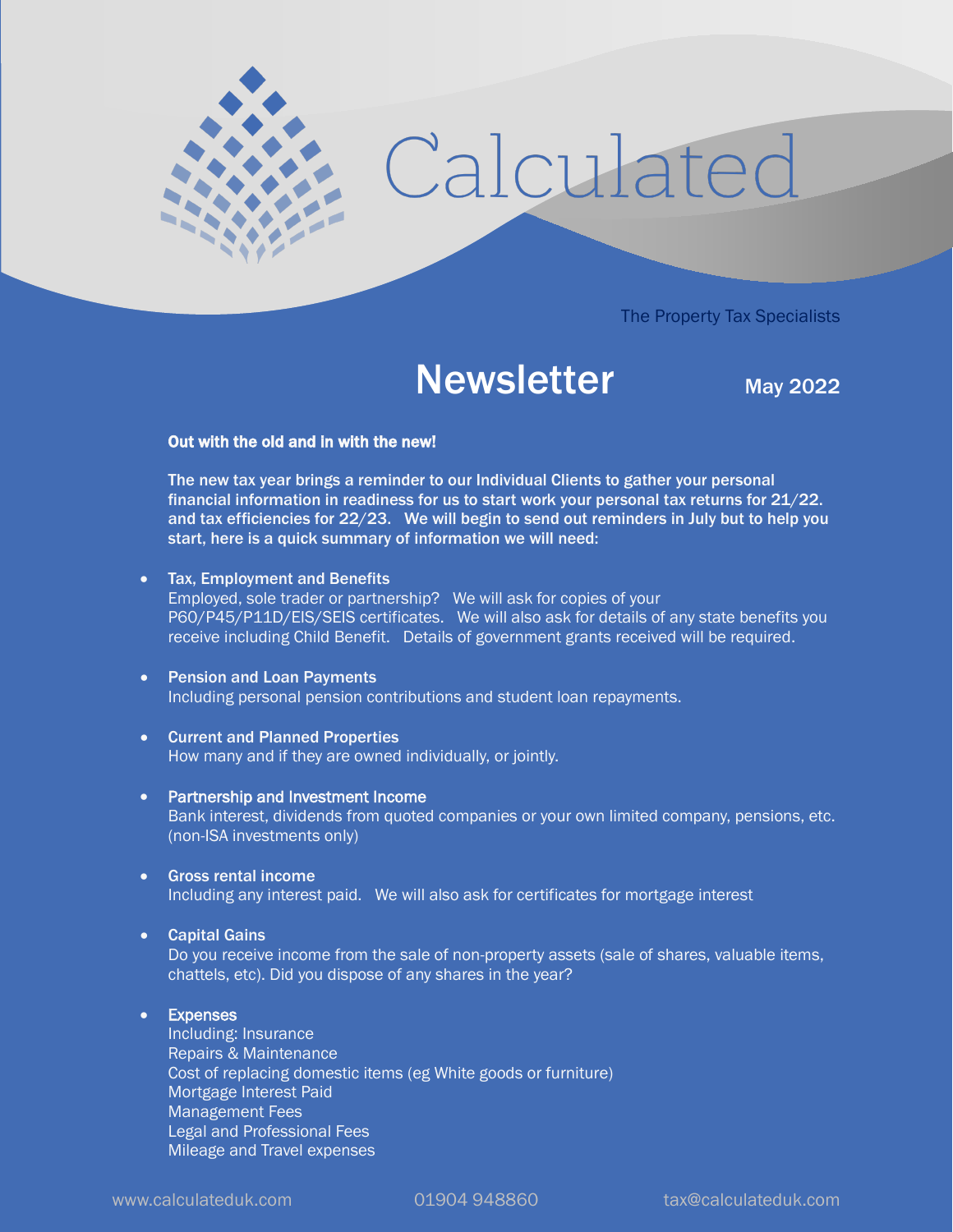

If you will need your SA Tax Return completing sooner, please get in touch.

**Pipe** 

Just a reminder that Limited Company is a separate legal entity to an Individual.

If we also look after the accounts for your Limited Company we will request information shortly after the company year end. We have also provided a handy reminder of the information we will request for Limited Companies below.

## • Bank Account

If the company has a bank account, we will require a copy of the year end bank statement reflecting the balance. We will also need transaction information, through Xero if your have already set up your bank feed, or csv/excel spreadsheet download.

#### • New Properties

We will ask for details of all new properties that the company has exchanged on during the year including legal invoices reflecting amounts paid on exchange. For all purchases that have completed during the year, we will need copies of the completion statements.

#### • New mortgages

If you have re-mortgaged a property or raised a mortgage on a new purchase, we will require the Mortgage offer document and the Mortgage statement reflecting balance at year end and interest paid during the year.

## • Disposals of Properties

If the company has sold any properties we will require copies of the final completion statements and the final mortgage statement

## • Valuation of Properties

If any properties have increased materially in value, please provide us with a fair market value for that property and the basis for the valuation ie: recent sales in the area or estate agent valuation.

# • Other Information we will require includes:

Mileage Expenses and Repairs Subscription and Telephone Costs Home Office Costs Loans / Government Grants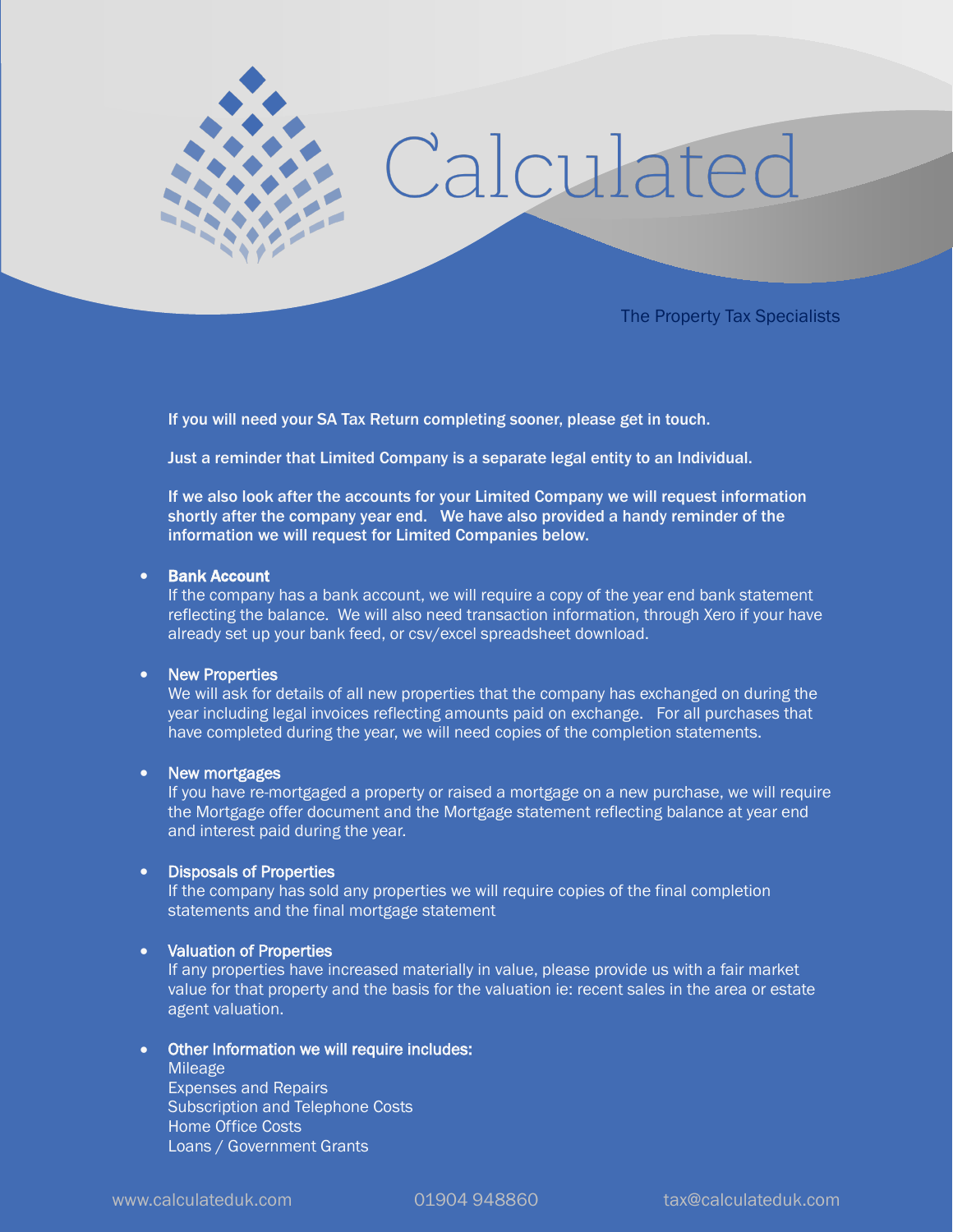

#### Other News

# 1. Making Tax Digital for Income Tax Self Assessment businesses and landlords

As many of you know MTD for ITSA has been postponed by HMRC until April 2024 meaning that your SA Tax Submissions (4 submissions + End of year Tax Return) for the FY 24/25 must be MTD for ITSA compliant.

For many people who complete their own SA Tax Return, the name MTD for ITSA may register but they have not yet started to think about what it means for them. Indeed, some accountants have yet to consider the impact MTD for ITSA may have for their clients and their practices.

At Calculated we are ahead of the curve just a little though there will be some work to do both in practice and with yourselves, our clients, over the course of the next year to ensure that we and you are MTD for ITSA ready.

The starting point for this is to ensure that our clients, most of whom are landlords are keeping good records and using the latest technology which will be key to MTD for ITSA compliance.

#### Keep good records

New business owners are often overwhelmed and tend to neglect bookkeeping. However, it's essential that you keep the books up to date and record all your earnings and expenses. Without this data, you won't have a clear picture of how you're faring financially, which can lead to a myriad of nasty problems.

#### Use the technology

You're a 21st century Property Investment business and your accounting practices should reflect that. Online accounting and bookkeeping software is faster, easier and dramatically more efficient than ledgers and Excel spreadsheets and will be a cornerstone of MTD for ITSA compliance.

Online accounting software such as Xero is easy to learn and significantly reduces the margin of human error by automating processes and calculations for you. This means that you're much less likely to make mistakes on your tax return. It also allows your accountant easy access to your financial information, cutting down the number of reminder emails, requests for csv files or excel spreadsheets and copies of invoices. Software such as Dext allows you to upload your receipts directly into Xero from your mobile phone.